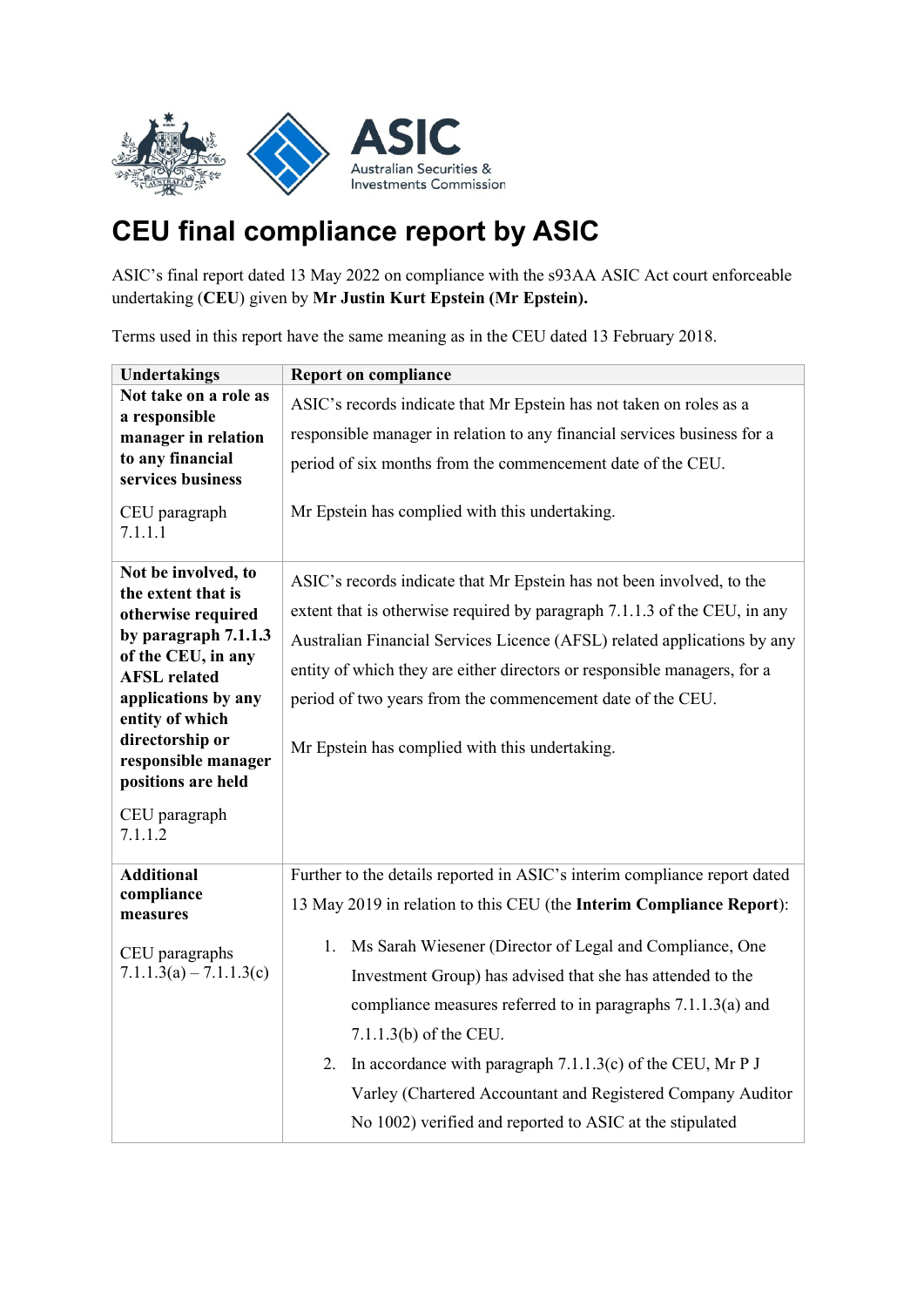| <b>Undertakings</b>                                | <b>Report on compliance</b>                                                 |
|----------------------------------------------------|-----------------------------------------------------------------------------|
|                                                    | intervals that the compliance measures referred to in paragraphs            |
|                                                    | $7.1.1.3(a)$ and $7.1.1.3(b)$ of the CEU have been complied with.           |
|                                                    | Mr Epstein has complied with these undertakings.                            |
|                                                    |                                                                             |
| <b>Notification of</b><br>change of ownership      | ASIC is unaware of any evidence that would have required Mr Epstein to      |
|                                                    | have made the required notification referred to in paragraph 7.1.1.4 of the |
| CEU paragraph<br>7.1.1.4                           | CEU within the stipulated timeframe.                                        |
|                                                    | Mr Epstein has complied with this undertaking.                              |
| <b>Training</b>                                    | ASIC has received evidence from Mr Epstein confirming that he has           |
| CEU paragraph<br>7.1.1.5                           | completed 30 hours of training within one year.                             |
|                                                    | Mr Epstein has complied with this undertaking, as reported in the Interim   |
|                                                    | Compliance Report.                                                          |
| <b>Contribution to the</b><br><b>Ethics Centre</b> | ASIC has received confirmation from The Ethics Centre that Mr Epstein       |
|                                                    | has made the payment of \$100,000 to The Ethics Centre.                     |
| CEU paragraph<br>7.1.1.6                           | Mr Epstein has complied with this undertaking, as reported in the Interim   |
|                                                    | Compliance Report.                                                          |
|                                                    |                                                                             |
|                                                    |                                                                             |
| Pay the costs of<br>compliance with the            | ASIC is unaware of any evidence to suggest that Mr Epstein has not paid     |
| <b>CEU</b>                                         | the costs of his compliance with the CEU.                                   |
| CEU paragraph<br>7.1.1.7                           | Mr Epstein has complied with this undertaking.                              |
|                                                    |                                                                             |
|                                                    |                                                                             |
| Provide all<br>documents and                       | Mr Epstein and his relevant representatives engaged with ASIC to assist     |
| information<br>requested by ASIC                   | with achieving compliance with the CEU, have provided all documents         |
| to assess compliance                               | and information requested by ASIC from time to time for the purpose of      |
| with the terms of the<br><b>CEU</b>                | assessing his compliance with the terms of the CEU.                         |
| CEU paragraph                                      |                                                                             |